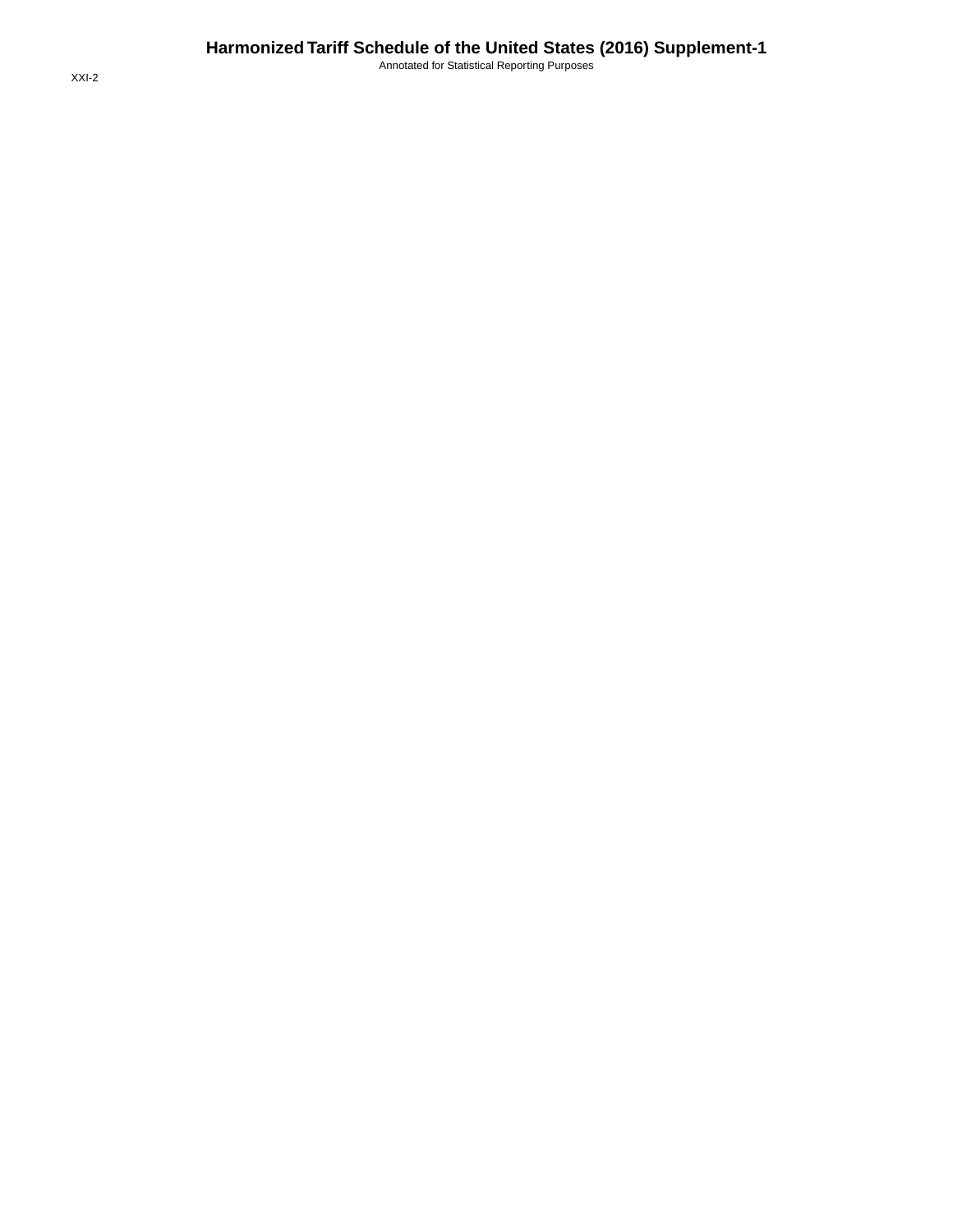Annotated for Statistical Reporting Purposes

## CHAPTER 97

## WORKS OF ART, COLLECTORS' PIECES AND ANTIQUES

## **Notes**

XXI 97 - 1

- 1. This chapter does not cover:
	- (a) Unused postage or revenue stamps, postal stationery (stamped paper) or the like, of heading 4907;
	- (b) Theatrical scenery, studio backdrops or the like, of painted canvas (heading 5907) except if they may be classified in heading 9706; or
	- (c) Pearls, natural or cultured, or precious or semiprecious stones (headings 7101 to 7103).
- 2. For the purposes of heading 9702, the expression "original engravings, prints and lithographs" means impressions produced directly, in black and white or in color, of one or of several plates wholly executed by hand by the artist, irrespective of the process or of the material employed by him, but not including any mechanical or photomechanical process.
- 3. Heading 9703 does not apply to mass-produced reproductions or works of conventional craftsmanship of a commercial character, even if these articles are designed or created by artists.
- 4. (a) Subject to notes 1 through 3 above, articles of this chapter are to be classified in this chapter and not in any other chapter of the tariff schedule.
	- (b) Heading 9706 does not apply to articles of the preceding headings of this chapter.
- 5. Frames around paintings, drawings, pastels, collages or similar decorative plaques, engravings, prints or lithographs are to be classified with those articles, provided they are of a kind and of a value normal to those articles. Frames which are not of a kind or of avalue normal to the articles referred to in this note are to be classified separately.

#### Additional U.S. Notes

- 1. Heading 9703 covers not only original sculpture made by the sculptor, but also the first 12 castings, replicas or reproductions made from a sculptor's original work or model, by the sculptor himself or by another artist, with or without a change in scale and whether or not the sculptor is alive at the time the castings, replicas or reproductions are completed.
- 2. Whenever an article is entered for sale under heading 9706, and thereafter determined to be not over 100 years of age, a duty of 6.6 percent ad valorem for articles subject to column 1-general treatment, free of duty for goods originating in the territory of Canada or a duty of 25 percent ad valorem for articles subject to column 2 treatment shall be assessed thereon in addition to any other duty or penalty imposed on such article under the tariff schedule.